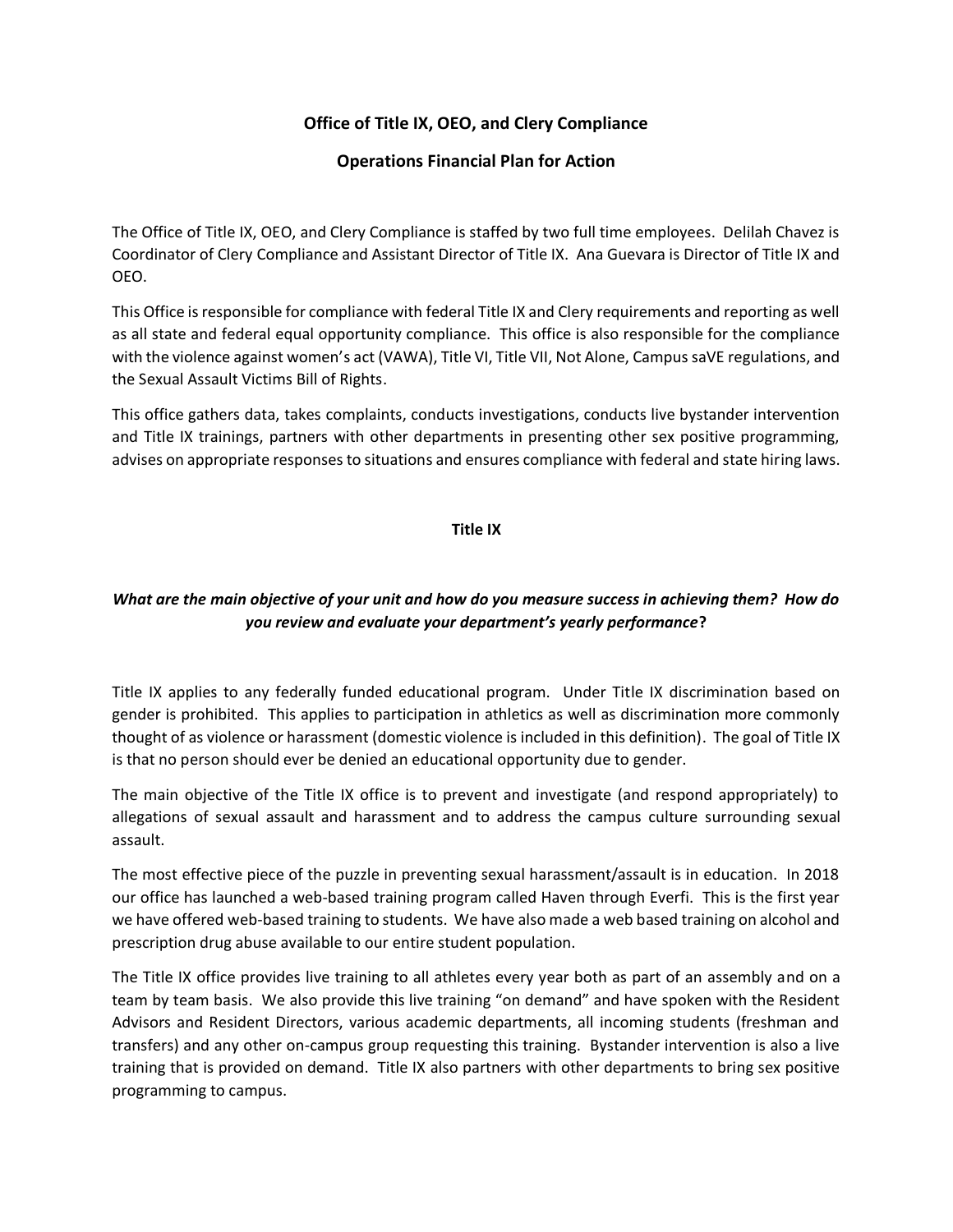The President's Office, as part of their professional development initiative, has also used Everfi to deliver a mandatory Title IX and Clery training to all employees. And the Vice President for Academic Affairs has assisted this office in having Title IX disclaimers published on most syllabi on campus.

The Title IX office investigates (if requested or deemed necessary) all sexual assault/harassment claims reported to the office. Title IX is also tasked with providing support services to any student who has experienced sexual assault or harassment. Title IX has the authority to provide interim measures to support both the Complainant and Respondent until the on-campus adjudicator has rendered a decision with regard to culpability.

We measure our success by the number of students/staff/faculty we can reach and the number of times we reach them in a given year. Educational messages that impact overall culture are most successful when they are repeatedly delivered.

It is impossible to measure success with regard to reduction of reported sexual assaults/harassments because a successful Title IX office will see an increase in those reports. The factors that influence a survivor's willingness to report are personal to both the individual and the situation. Having a supportive and encouraging campus culture with regard to sexual assault will create an increase, rather than decrease, of reports.

### *In what ways does your unit relate to other units of the university, academic and non-academic?*

All responsible employees are required to report any information regarding sexual assaults/harassments to the Title IX office. Our office spends significant amount of time educating departments and administrators, fielding calls and emails, and generally assisting departments all over campus with how to respond to reports that fall beneath Title IX.

Title IX is always available and willing to conduct live trainings and respond to inquiries.

### *What resources do you need to improve your services to a superior level? How could the university help your unit do its job better?*

Title IX, Clery, and VAWA have heavy requirements with regard to training. All employees who are considered Responsible Employees under Title IX are required to receive a training every other year. Directors, Coordinators, Investigators and Adjudicators all must receive professional development training every year. Educational opportunities around Title IX and safety generally are required to be available for students. In 2017-2018 we launched Everfi. Everfi has been instrumental is allowing us to deliver the required programming. However, the cost of Everfi is half of the overall budget of the office (other departments have also contributed including athletics, Title V, and the Office of the President.)

This office needs additional funding to allow us to meet all of the training and educational requirements under Title IX, VAWA, Clery and Colorado State Law.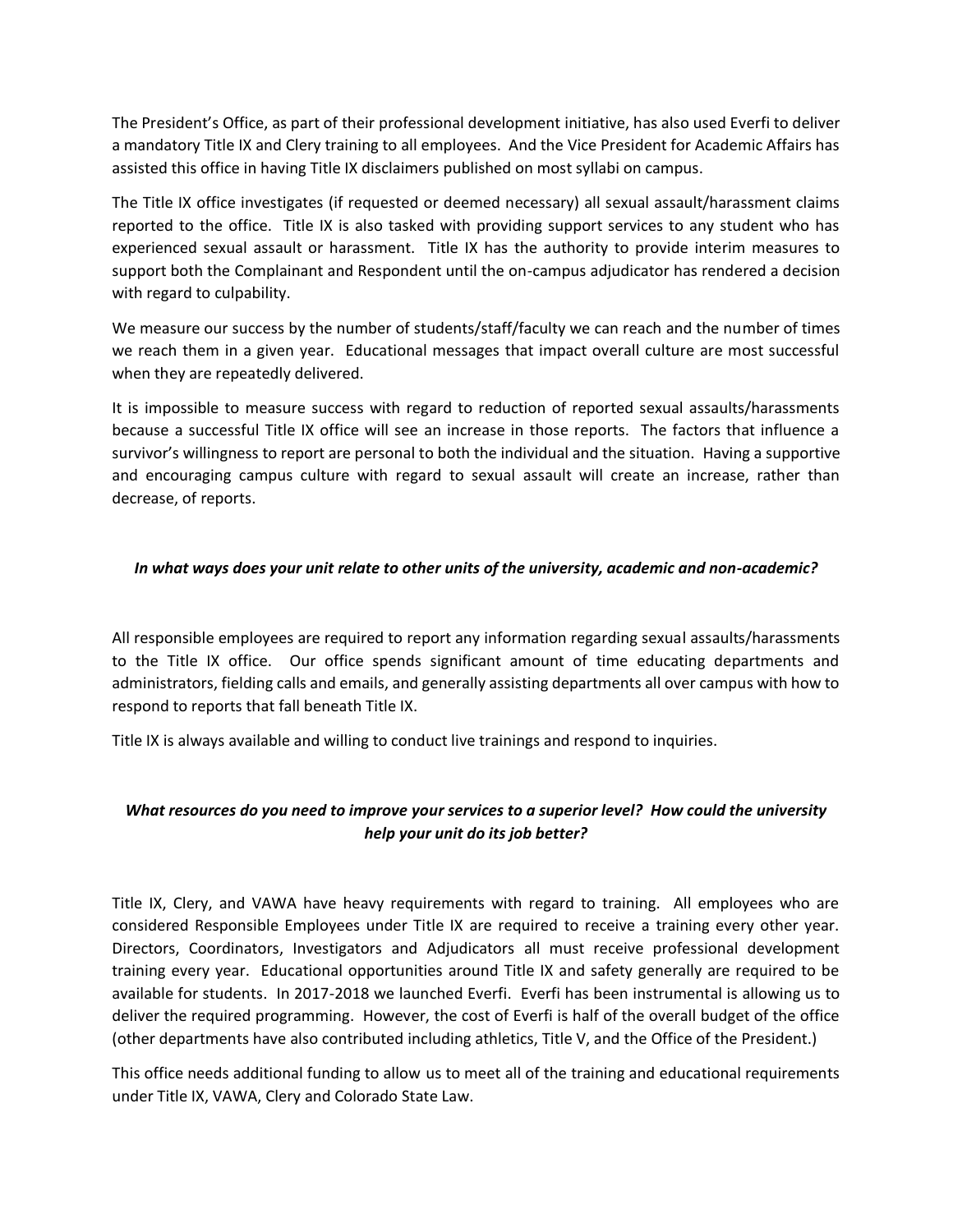### *Do you see needs and demands for services that your unit cannot currently meet? If so, what are they, and how do they relate to the university's mission?*

At this time I cannot afford to meet all of the training requirements for the Director, Assistant Director, and Adjudicators with my existing budget. The cost of Everfi, which is absolutely necessary, is too great a strain on my budget to allow me to both provide the on-line trainings to the community and provide the professional development trainings for my staff.

We have lost several of our trained on-campus adjudicators due to attrition and I am having to locate and train several new adjudicators this coming summer.

### **Office of Equal Opportunity**

# *What are the main objective of your unit and how do you measure success in achieving them? How do you review and evaluate your department's yearly performance***?**

The Office of Equal Opportunity's main objective is to take reports of discrimination based on protected class (both at a state and federal level) and respond to them appropriately. This responsibility extends to both students and employees. The response can be on a wide spectrum from "just taking the report" to "full investigation" and is driven by the desire of the reporter unless the reported behavior poses a risk to our campus community as a whole.

When I initially began working in this office (August 2015) I was inundated with complaints that did not fit beneath the umbrella of the OEO office. With time those reports have tapered off and the reports I am receiving now are legitimately equal rights concerns. I consider the clearer understanding of the campus with regard to the OEO role a measure of success. As is the confidence of those who bring the issues forward that the University will take those issues seriously and respond appropriately.

#### *In what ways does your unit relate to other units of the university, academic and non-academic?*

The Office of Equal Opportunity is the office of responsibility for all faculty, staff (classified and exempt) and students for reports of discrimination based on any protected class. This includes gender, sexual orientation, transgender status and reproductive status. This means that, at times, OEO complaints overlap with Title IX complaints and one report can fall beneath both responsibilities.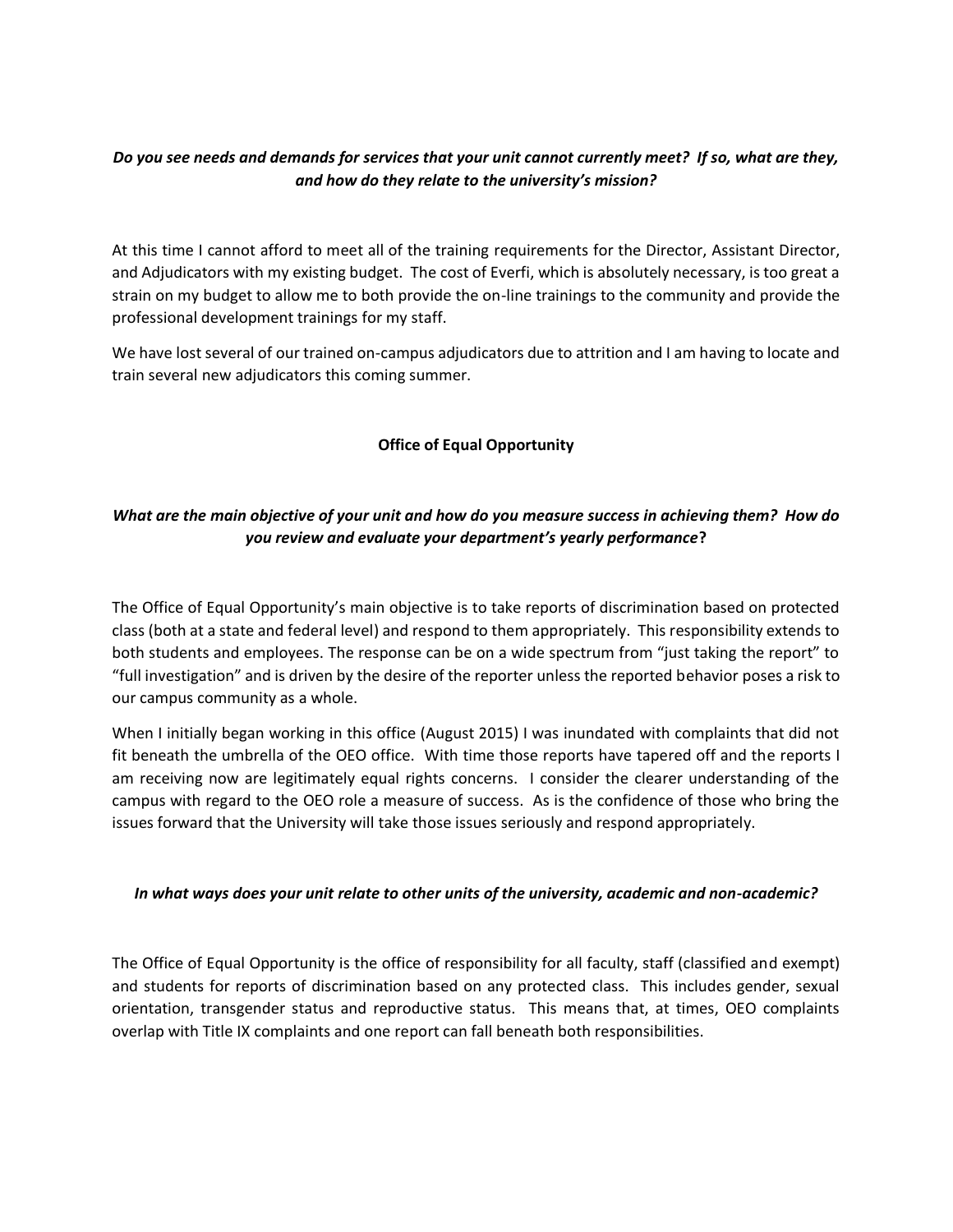The Office of Equal Opportunity conducts live trainings on sexual harassment and works with the Office of the President to insure that the Everfi sexual harassment and anti-discrimination and anti-bias trainings are made available to our community.

The Office of Equal Opportunity also conducts trainings with all search committees regarding protected classes and what we can, and cannot consider when hiring. The OEO approves all search committees for representation, reviews and approves all employment postings, reviews and approves all rubrics, and reviews all rubrics completed by search committees after the first stage of evaluation.

# *What resources do you need to improve your services to a superior level? How could the university help your unit do its job better?*

The law surrounding Equal Opportunity is dynamic and changes often. Training is a crucial element in making sure the University and its employees and students are appropriately protected. Everfi provides many of these Equal Opportunity trainings on a web platform for our community. However, Everfi absorbs a large part of my budget and this prevents me from being able to seek out the trainings I think would be the most useful for my professional development.

# *Do you see needs and demands for services that your unit cannot currently meet? If so, what are they, and how do they relate to the university's mission?*

It is impossible to keep track of all of the searches that are ongoing and what stage each is at. The OEO has to rely on the search committee to report to the OEO when they are at critical stages. The supervision and tracking of searches should be another .5 position. This individual could also ensure that all outreaches from the University during a search are consistent, could take responsibility for monitoring search files, make arrangements for on-campus interviews, and ensure that postings are placed in diverse and accessible locations. The way the system is presently designed means that some searches do not touch base with the OEO Office at each step.

### **Office of Clery Compliance**

# *What are the main objective of your unit and how do you measure success in achieving them? How do you review and evaluate your department's yearly performance*

The most important purpose of the Office of Clery Compliance is to assist in providing the safest and most informed environment possible to the students, staff and community of Adams State University. In doing so, the Clery Office has three main objectives: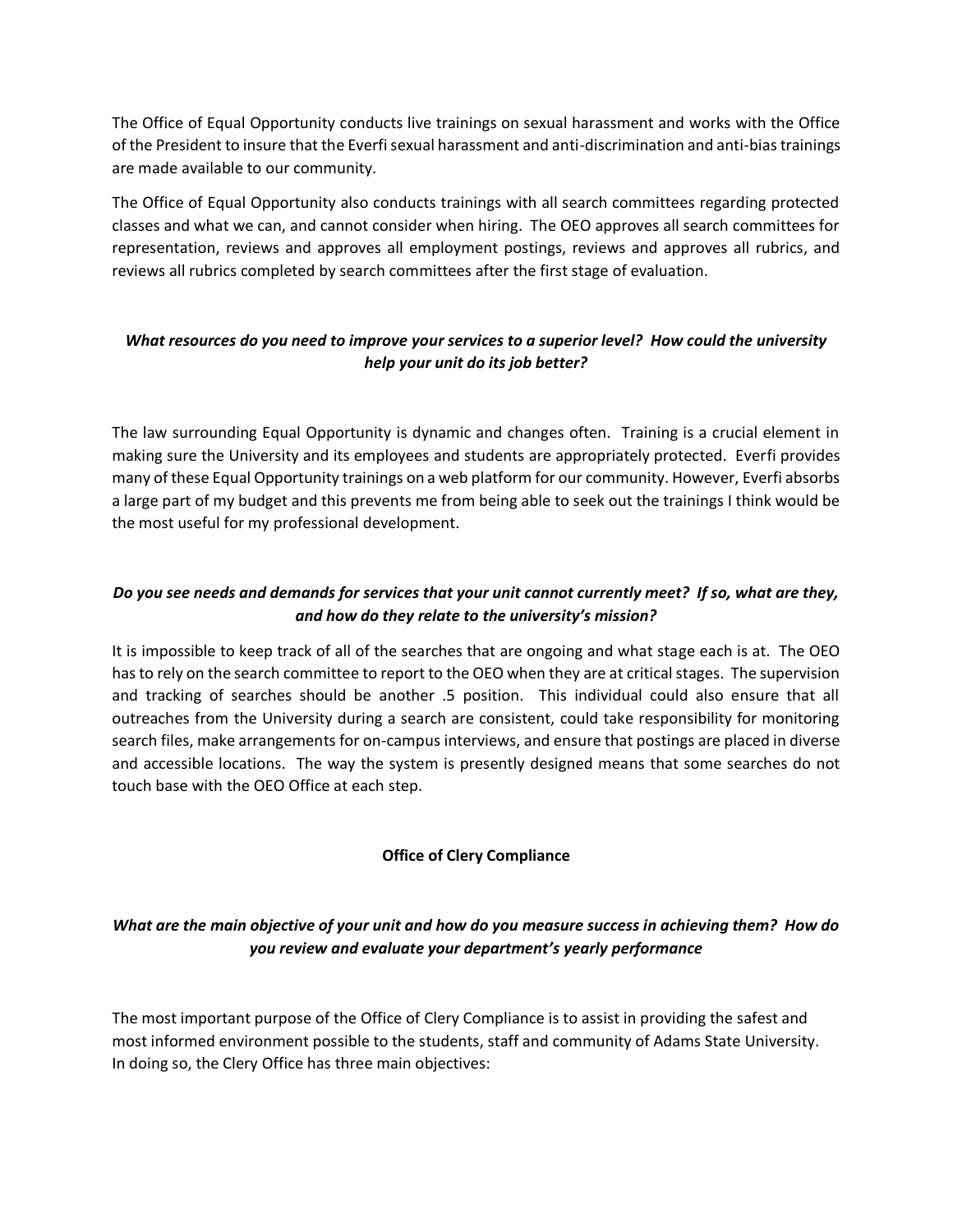- 1. Continue ensuring compliance with the Jeanne Clery Disclosure of Campus Security Policy and Campus Crime Statistics Act, as well as other related Federal and State regulations and guidelines
- 2. Monitor and disclose information about crime occurring on and near or related to campus
- 3. Ensure effective crime prevention and protection programs and strategies are in place

An essential part of meeting these objectives requires working in conjunction with the Drug-Free Schools and Communities Act, Title IX of the Civil Rights Act, the Violence Against Women Act, the Higher Education Act Fire Safety and Missing Student Notifications regulations, the Sexual Assault Victim's Bill of Rights and the Campus Sexual Violence Elimination (SaVE) Act.

Significant components of this compliance include the following:

- Annual training of necessary campus community members
- The monitoring of on and off-campus crime and fire data and patterns
- Implementation and review of institutional disciplinary policies and procedures
- The monitoring of student travel and educational and prevention programs and campaigns
- Ensuring timely and affective warnings and emergency alerts
- Publication and submission of the above information to the Department of Education and the ASU community via annual reports and the US DOE Campus Safety and Security Survey

The Office of Clery Compliance measures success in achieving these objectives by reviewing feedback from the Department of Education regarding survey errors, concerns and notations, Department of Education audits, increase or frequency of reporting as well as the feedback of ASU students, staff and community regarding annual disclosures, notifications and Clery compliance-related campus events.

The Office of Clery Compliance reviews and evaluates department performance yearly by way of annual performance evaluation, as well as monthly by meeting with the ASU Clery Compliance Committee to review and discuss Clery-related policies, procedures and events.

### *In what ways does your unit relate to other units of the university, academic and non-academic?*

The Office of Clery Compliance relates, in several ways, to all other units on campus, both academic and non-academic in that its main purpose of existence is to improve and ensure campus safety, which is a non-discriminatory issue that affects all members of the campus community, both near and far. The ASU Clery Office works closely with the ASU Police Department, Athletics Department, Counseling and Career Services Office, Human Resources, Travel Office, Student Life Department, Housing Office, Student Services Office and many others to comply with the many Federal and State regulations related to campus safety.

# *What resources do you need to improve your services to a superior level? How could the university help your unit do its job better?*